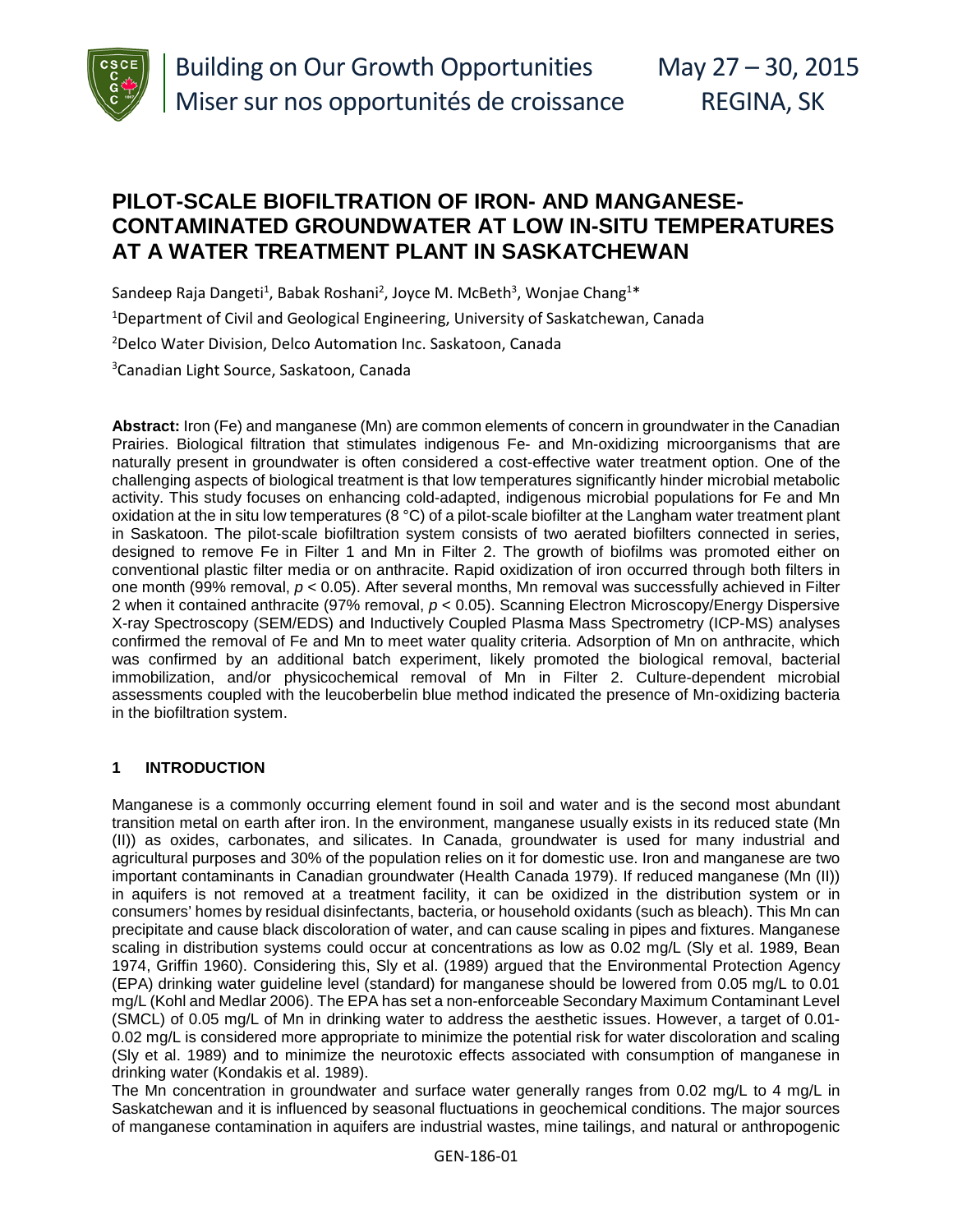

geochemical changes. Manganese-contaminated groundwater sources usually have high soluble Mn (II) concentrations year round; therefore, soluble Mn must first be oxidized for it to be precipitated and removed through standard filtration. Manganese is not easily oxidized by oxygen at neutral pHs; therefore, additional treatment is required to oxidize manganese in the aqueous phase.

### **2 BACKGROUND**

Manganese is not readily oxidized by oxygen, making it difficult to separate by physical means at neutral pH conditions in water treatment plants, and a specialized removal process is necessary to remove it from the aqueous phase. Biofiltration is considered a promising alternative approach to removing manganese from groundwater that can eliminate adverse effects associated with physical and chemical treatments. Biofiltration involves the biotic oxidation of manganese by microbial communities, which can enhance manganese oxidation in aqueous environments. The oxidized manganese solids are separated from the water using sand and/or gravel in the biofiltration unit. The table below reviews several common biofiltration systems by listing the mechanism associated with manganese oxidation in groundwater and the geochemical conditions required, including pH and oxidation reduction potential (ORP).

| Manganese<br>treatment                                                 | pH          | <b>ORP</b> | Mn removal (%) | Scale          | References                         |
|------------------------------------------------------------------------|-------------|------------|----------------|----------------|------------------------------------|
| Aeration, biofiltration<br>and sand filtration                         | $7.5 - 8.0$ | 361-423    | 85-95          | Pilot<br>scale | Pacini et al. 2005                 |
| Biofiltration,<br>polystyrene<br>bead biofilter and<br>sand filtration | 7.2         | 340        | 90             | Bench<br>scale | Katsoyiannis and<br>Zouboulis 2004 |
| Aeration, biofiltration<br>and sand filtration                         | >7.5        | 300-400    | 100            | Pilot<br>scale | Mouchet 1992                       |
| Biofiltration and sand<br>filtration                                   | 7.2         | N/A        | 60             | Pilot<br>scale | Qin et al. 2009                    |
| <b>Biofiltration</b>                                                   | $6.5 - 7.5$ | 295-368    | 100            | Full scale     | Burger et al.<br>2008              |

Table 1: Different methods for the treatment of manganese in groundwater (modified from Snyder, 2013).

Mn-oxidizing bacteria are ubiquitous in nature and they take advantage of Mn (II) oxidation for such benefits as protection against the surrounding environment and having a stored electron acceptor for their respiration cycle (Edwards et al. 2003). Manganese oxidation is used in cellular functions such as energy derivation and possibly for chemo-litho-autotrophic growth (Boogerd and de Vrind 1987, de Vrind et al. 1986, Tebo et al. 1997). In optimal conditions, manganese-oxidizing bacteria oxidize reduced Mn (II) as:

 $[1]$  Mn<sup>2+</sup> + 0.5O<sub>2</sub> + H<sub>2</sub>O  $\rightarrow$  MnO<sub>2</sub>(s) + 2H<sup>+</sup>

Manganese-oxidizing bacteria in biofiltration units have been characterized to understand phylogenetic relationships and their ability to oxidize manganese, and these studies have concluded that the presence of manganese-oxidizing bacteria in biofilters can increase manganese removal from 25% (based solely on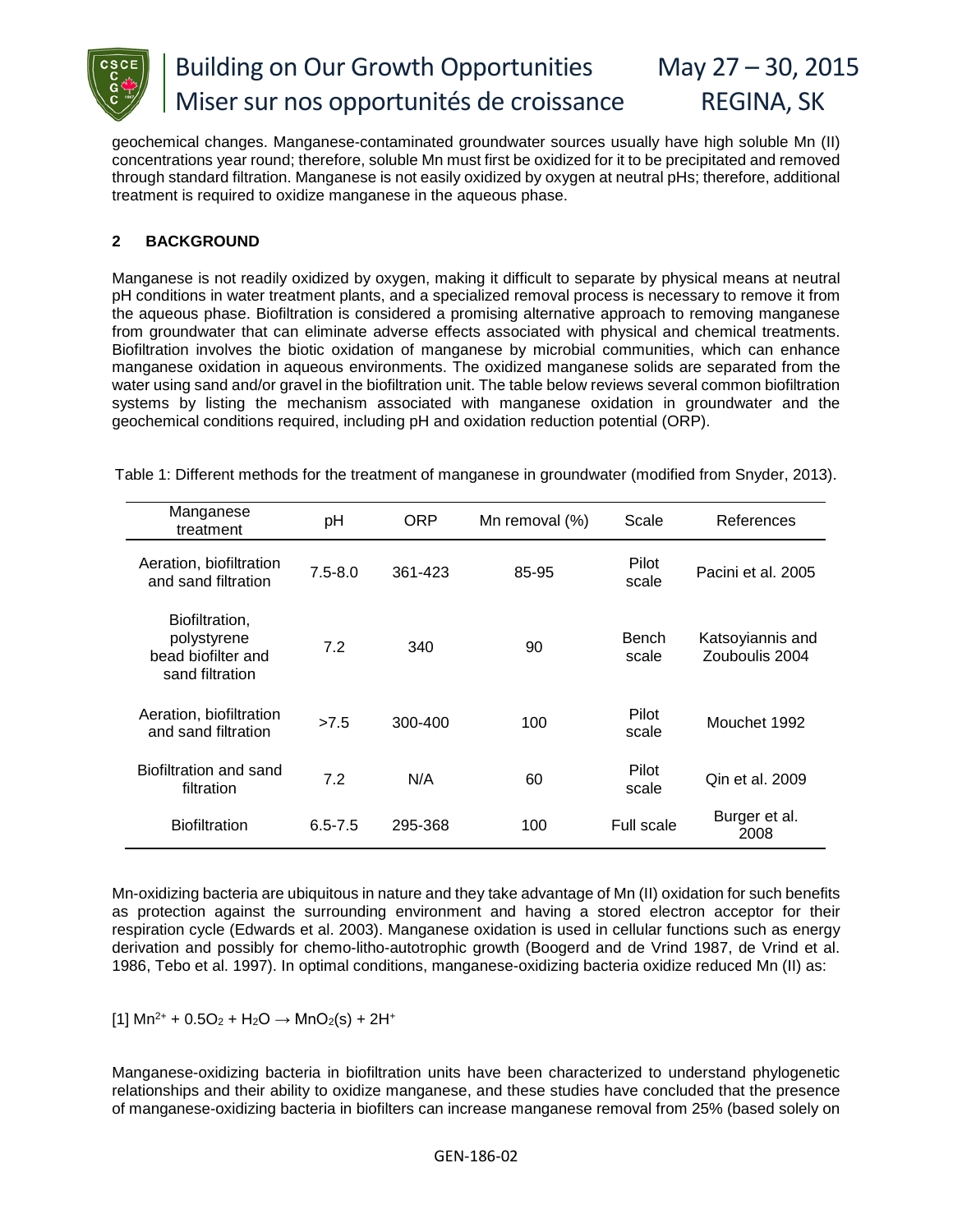

chemical oxidation) to almost 100%, with combined physical, chemical and biological oxidation (Gouzinis et al. 1998).

# **3 RATIONALE AND OBJECTIVES**

Currently, 42.8% of Saskatchewan's total population in urban, municipal and rural areas use groundwater for domestic purposes (Statistics Canada, 1996). Along with that, Saskatchewan is a national leader in growth associated with natural resource development and industrial activities. As a result, strong demands have risen from domestic and industrial sectors for clean water supplies. The groundwater supply at the Langham water treatment plant, Saskatoon, at times contains unacceptably high levels of iron (5 mg/L), manganese (1 mg/L) and humic substances. As a consequence, water at this site does not meet the drinking water standards without treatment. Currently, chlorination-based water treatment is employed at the site to meet the drinking requirements. To meet future requirements and to minimize the cost and adverse effects associated with chemical oxidation, a pilot scale biological filtration unit has recently been designed, constructed, and operated at the water treatment plant to accelerate the removal rate of iron and manganese. The biofiltration unit will be integrated into the existing water treatment plant once it is scaled up.

Removing iron by physical/biological treatment with aeration requires a pH greater than 7.2 and a redox potential of 0.2 V in the filtration unit, which is easy to achieve. However, manganese is very stable in natural conditions (pH: 7-8, and redox potential: -0.1 to +0.2 V). Oxidizing Mn requires a redox potential of 0.3 V of more unless chemical oxidants are provided. Since chemical oxidation is laborious and costly, biological oxidation, which is inexpensive, plays a crucial role in manganese oxidation in this pilot scale filtration unit. This unit is designed to enhance microbial oxidation. It contains filter media that provide more surface area for the biofilms to form on, and these biofilms can in turn oxidize the influent manganese/iron within the filtration unit. Sand and gravel are used as the supporting materials to prevent the flow of iron/manganese oxides through the effluent water. A challenge in designing this system is the low temperature of the groundwater source. The average annual groundwater temperatures typically range from 7 to 10 °C. It is known that cold temperatures hinder the metabolic activity of microbial populations and it can become problematic for enhancing microbial oxidation in the biofiltration unit.

In this study, we aim to design an effective biofiltration unit that can achieve the removal of manganese from the groundwater to meet drinking water standards at low temperature profiles. Another aim of this study is to identify the key rate-limiting factors for manganese oxidation in the biofiltration unit.

# **4 METHODOLOGY**

#### **4.1 Biofiltration unit design and operation**

A new biofiltration system was specifically designed for the removal of iron and manganese from the local groundwater supply. Based on laboratory experiments, a downward flow configuration of a two-stage pilotscale biofilter was built at the Langham water treatment plant. This pilot has the capacity to treat water flow rates ranging from 3.78 to 11 L/min supplied directly from a groundwater source. The first filter is designed to remove iron biologically, whereas manganese is removed in the second filter by a biological process. In order to see biological activity and biofilm formation throughout the filter, the filters were made using a transparent polyvinyl chloride (PVC) column with a height of 1.5 m, a diameter of 0.3 m and an effective working volume of 50 liters. Two types of filter media were used: plastic media and granular anthracite. These were tested in the filtration unit to examine their comparative biological activity and Mn oxidation capabilities.

#### **4.2 Sampling**

The water samples from untreated groundwater, effluent from Filter 1, effluent from Filter 2, and backwash (water and solids inside the filter are flushed back) from Filters 1 and 2 are collected in sterile 50 ml vials in several sets for the laboratory experiments and stored at -20 °C for future experiments. Immediate microbial assessment studies were conducted as soon as fresh samples were collected from the filtration unit. 2% (w/v) nitric acid is added to the fresh samples for the ICP-MS analyses.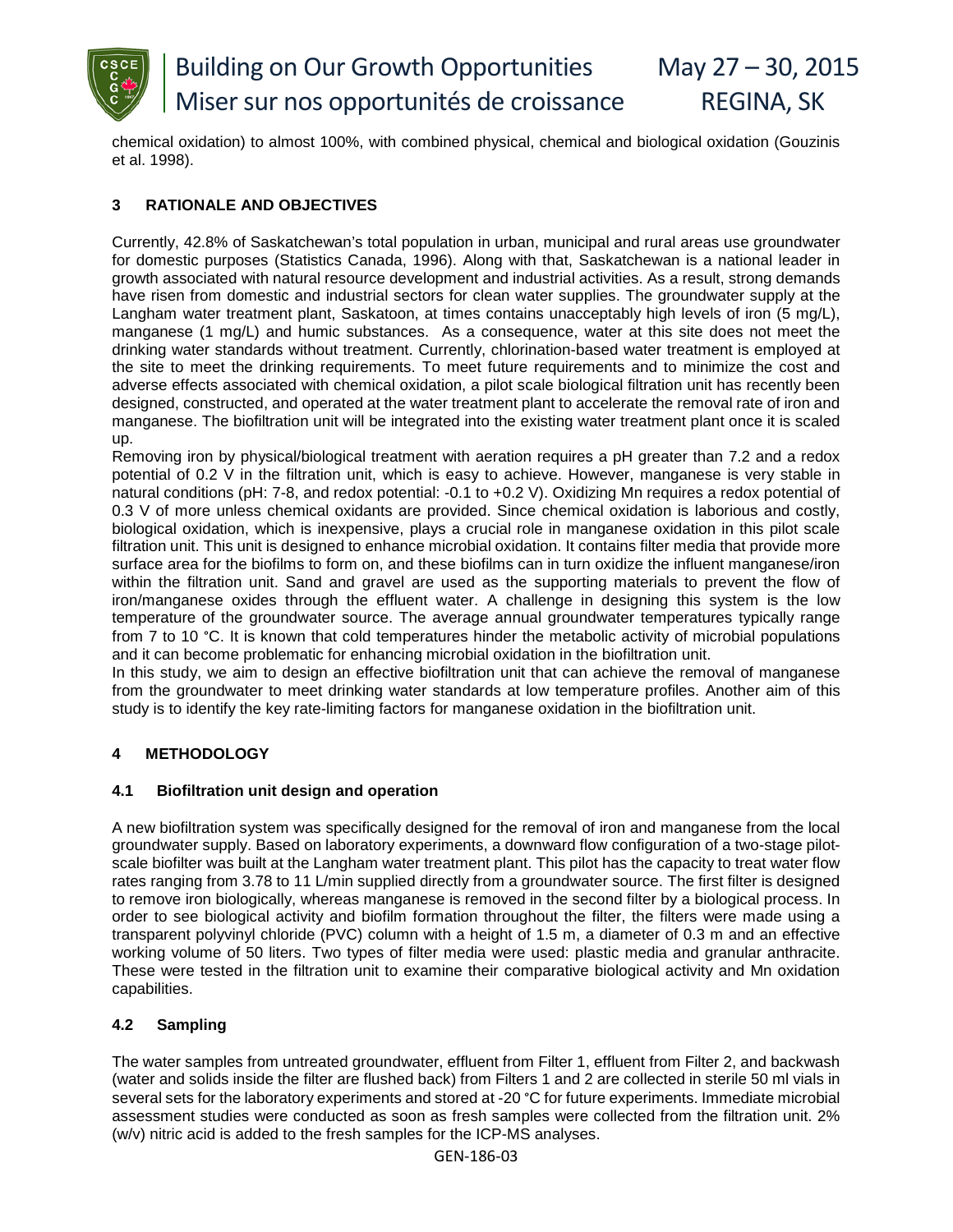

#### **4.3 Analytical methods**

#### **4.3.1 Groundwater chemistry**

The water chemistry (pH, alkalinity, hardness, major cations and anions, and metals) of samples of untreated water, effluent from Filter 1, effluent from Filter 2, backwas`h water from Filter 1 and backwash water from Filter 2 was characterized using ICP-MS (Saskatchewan Research Council). Changes in the iron and manganese concentrations were statistically compared using one-way ANOVA tests. We also performed preliminary geochemical speciation analyses to identify the manganese species present in the aqueous and solid phases using a geochemical modeling tool, PHREEQC (USGS).

#### **4.3.2 Scanning Electron Microscopy and Energy Dispersive Spectrometry (SEM/EDS) analyses**

SEM imaging was used to observe and characterize the biofilms formed on the plastic media surfaces in Filters 1 and 2 in the biofiltration treatment unit. The samples (coated substances from the plastic media) were prepared by air drying, were sliced using aseptic blades, fixed to aluminum stubs using carbon tape, and then carbon-coated for 5 minutes. The elemental composition of the samples was determined using an EDS-based X-ray detector on the SEM.

#### **4.3.3 Culture-dependent microbial assessment**

Assessing the presence of manganese-oxidizing oligotrophic bacterial populations is an important part of this study as they are the major constituents in biofiltration units expected to biologically oxidize Mn. Growth media was optimized for the growth of oligotrophic manganese-oxidizing bacteria from the groundwater system as described in Beukes and Schmidt (2012), Nealson (2006) and Tebo (2007).

Manganese-oxidizing bacterial consortia were enriched from Filters 1 and 2 by inoculating 1 mL of backwash water from each of the filters into 100 mL of mineral salt, sodium succinate, vitamin and phosphate (MSVP) media with 100 µM of Mn (II) salt solution, and incubated at 18 °C while shaking at 100 rpm. These consortia were continuously enriched by adding 20 mL of fresh media every 7 days for one month until brown precipitates formed on the sides of the flasks. Manganese-oxidizing bacterial populations were isolated by inoculating the consortia developed from the filter backwash onto optimized agar plates, along with 100 µL of sterile 100 µM Mn (II) salt solution spread on the surface of the agar gel. The plates were incubated at 17 °C for a month until colony forming units were visible. Manganese oxidation by manganese-oxidizing bacteria was indicated by the appearance of a dark blue colour after adding 1 mL of 0.04% (w/v) leucoberbelin blue assay in 45 mM acetic acid to the bacterial culture/isolates and incubating for 15 minutes in the dark (Dick et al. 2008, Tebo 2007).

#### **4.3.4**

#### **4.3.5 Manganese adsorption studies for anthracite**

Anthracite is widely used in filtration systems for its hardness, durability and particle size. Anthracite has also shown the ability to adsorb cations in filtration units, including manganese, and can provide surface areas for microbial growth (Wang 2009). To understand the adsorption of manganese on anthracite, time dependent adsorption tests were performed. Three types of anthracite samples were prepared: (1) Abiotic samples, for which granular anthracite was sterilized by autoclaving, (2) Abiotic/sterile control samples, which were treated with UV irradiation for 30 minutes in a biosafety cabin, and (3) Fresh (untreated) anthracite samples, which were used to examine the behaviour of non-sterilized samples. A Mn (II) solution was added to the anthracite-water system, resulting in an initial Mn (II) concentration of 0.5 mg/L. The adsorption experiments were conducted on a shaker at 100 rpm at 22 °C. Mn concentrations were measured at 0, 0.25, 0.5, 1, 2, 4, and 8 hours, using a manganese colorimeter (Hach Method 8149; Range: 0.006 - 0.700 mg/l).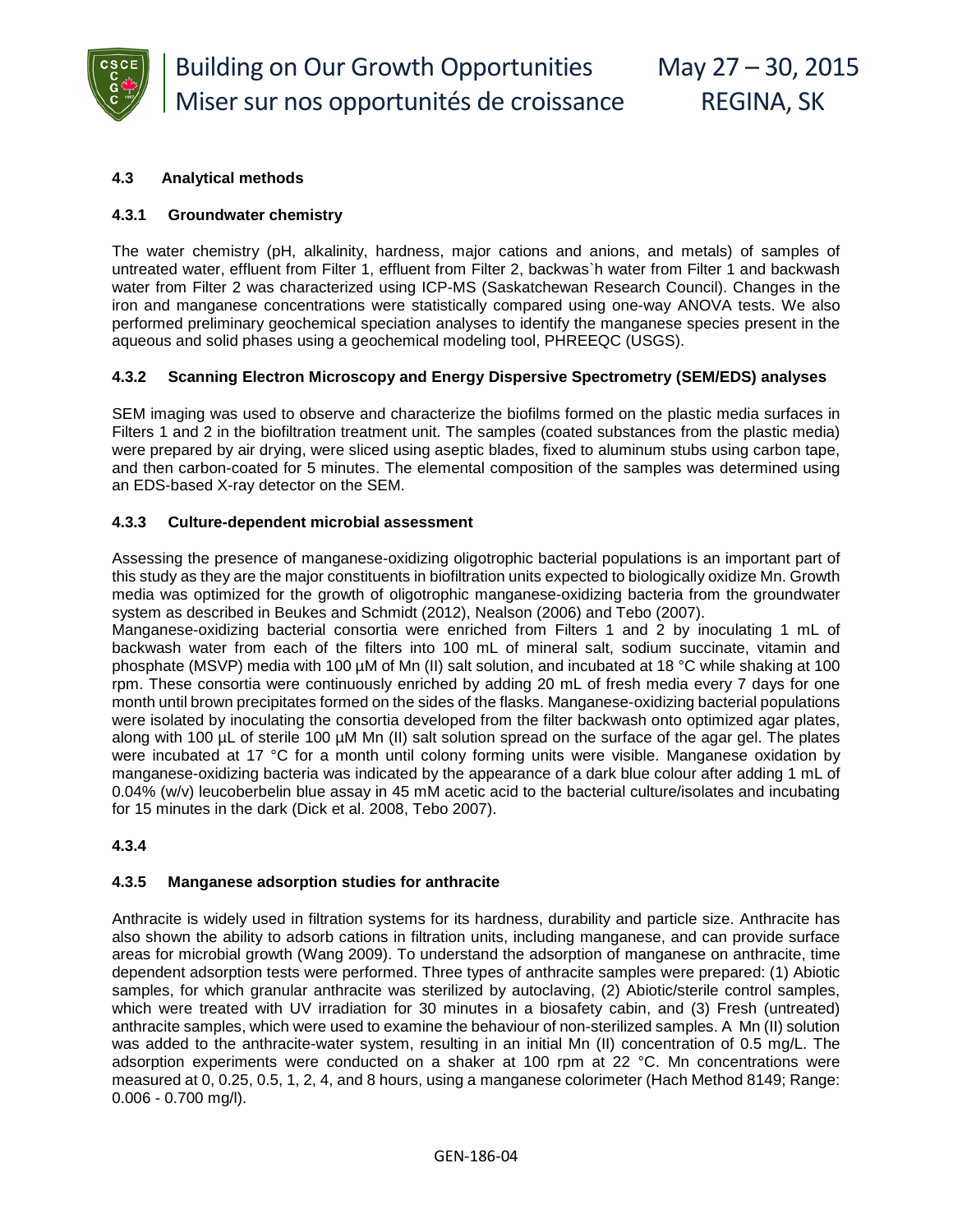

### **5 RESULTS AND DISCUSSION**

#### **5.1 Groundwater chemistry**

The drinking water standards for iron and manganese are 0.3 mg/L and 0.01 mg/L, respectively (Kohl and Medlar 2006). Our ICP-MS analyses of the groundwater at the Langham site have shown high concentrations of iron (2.82 mg/L) and manganese (0.88 mg/L), which are both above drinking water standards. Table 2 explains the groundwater chemistry of the contaminated groundwater at the Langham water treatment plant.

The geochemical modeling (PHREEQC, USGS) of manganese speciation in the groundwater suggested that  $Mn^{2+}$  (aq) is the most abundant form of Mn, and Mn-oxides (solid) are limited in the raw groundwater samples. The groundwater pH was 7.9 and the redox potential was in the range of -0.2 to +0.1 V. The PHREEQC model indicated that a redox potential greater than +0.2 V is required in this groundwater to promote manganese oxidation and separation from the aqueous phase. Since it is hard to achieve a higher redox potential under natural conditions, enhancing the microbial activity of indigenous, cold-adapted, manganese-oxidizing bacteria that are naturally present in the contaminated groundwater could potentially activate and accelerate the oxidation of manganese at low temperatures.

| Untreated ground water |  |  |
|------------------------|--|--|
| 7.87                   |  |  |
| 1573                   |  |  |
| 421                    |  |  |
| 905                    |  |  |
| 0.04                   |  |  |
| 220                    |  |  |
| 87                     |  |  |
| 7.0                    |  |  |
| 30                     |  |  |
| 527                    |  |  |
| 513.3                  |  |  |
| 2.82                   |  |  |
| 0.88                   |  |  |
| 1397                   |  |  |
|                        |  |  |

Table 2: Chemical properties and composition of untreated groundwater samples

When plastic media were used as the filter media, the filtration unit achieved a 99% removal of iron and 60% removal of manganese after 6 months of operation. When using anthracite as the filter media, the effluent from the treatment system met drinking water standards; the filtration unit achieved a 99% removal of both iron and manganese from the groundwater source. Using anthracite as a filter media was more efficient for removing the iron and manganese from the groundwater compared to the plastic media. The manganese adsorption properties of anthracite provide a possible explanation for the improved manganese removal from the groundwater (Figure 4). The change in the iron and manganese concentrations and the statistical significance of the removal are depicted in Figure 1 and Table 3.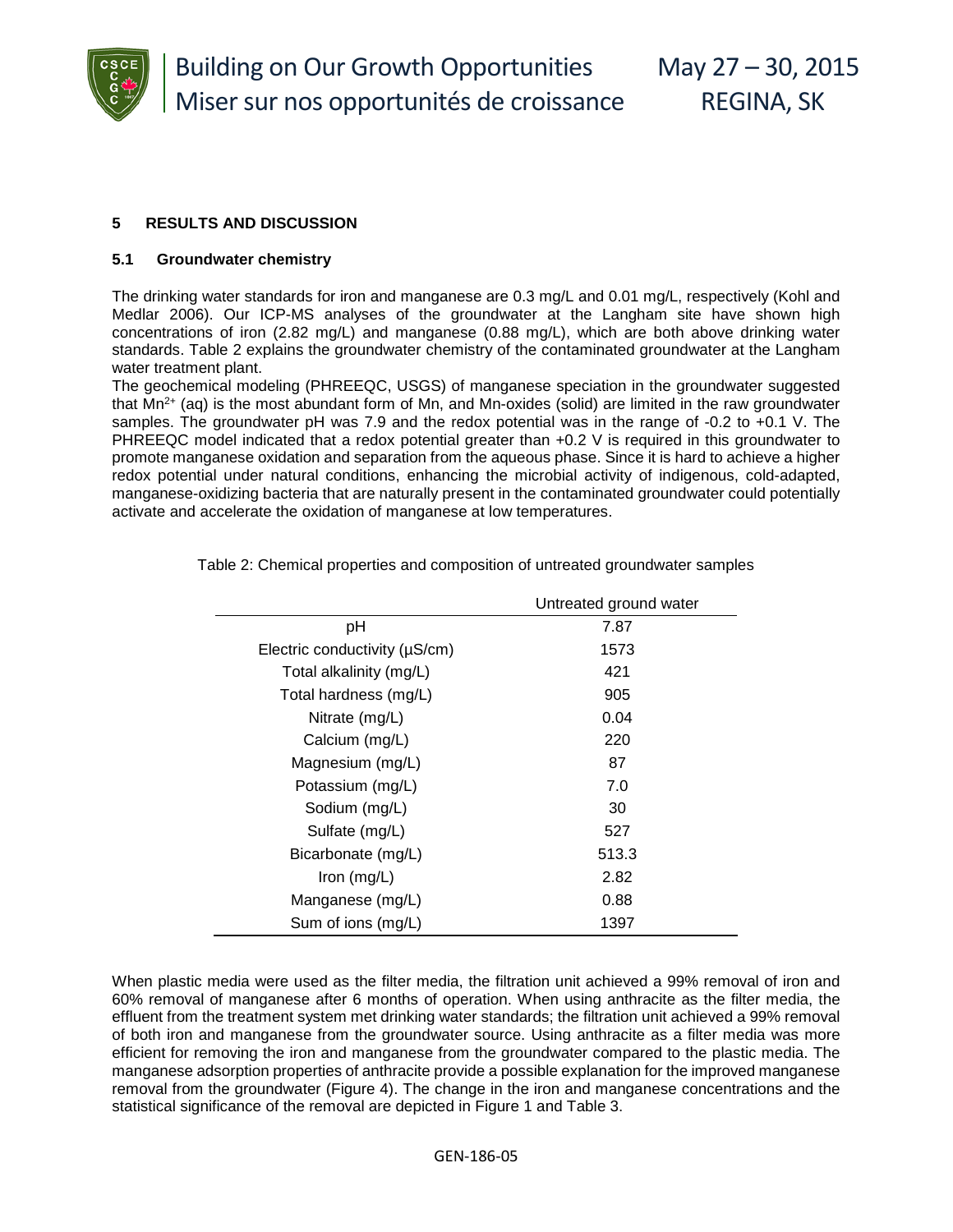



Figure 1: Iron and manganese concentrations of different water samples from the filtration unit: **A.** The change in the iron concentration in the effluents of the filtration unit, **B.** The change in the manganese concentration in the effluents of the filtration unit.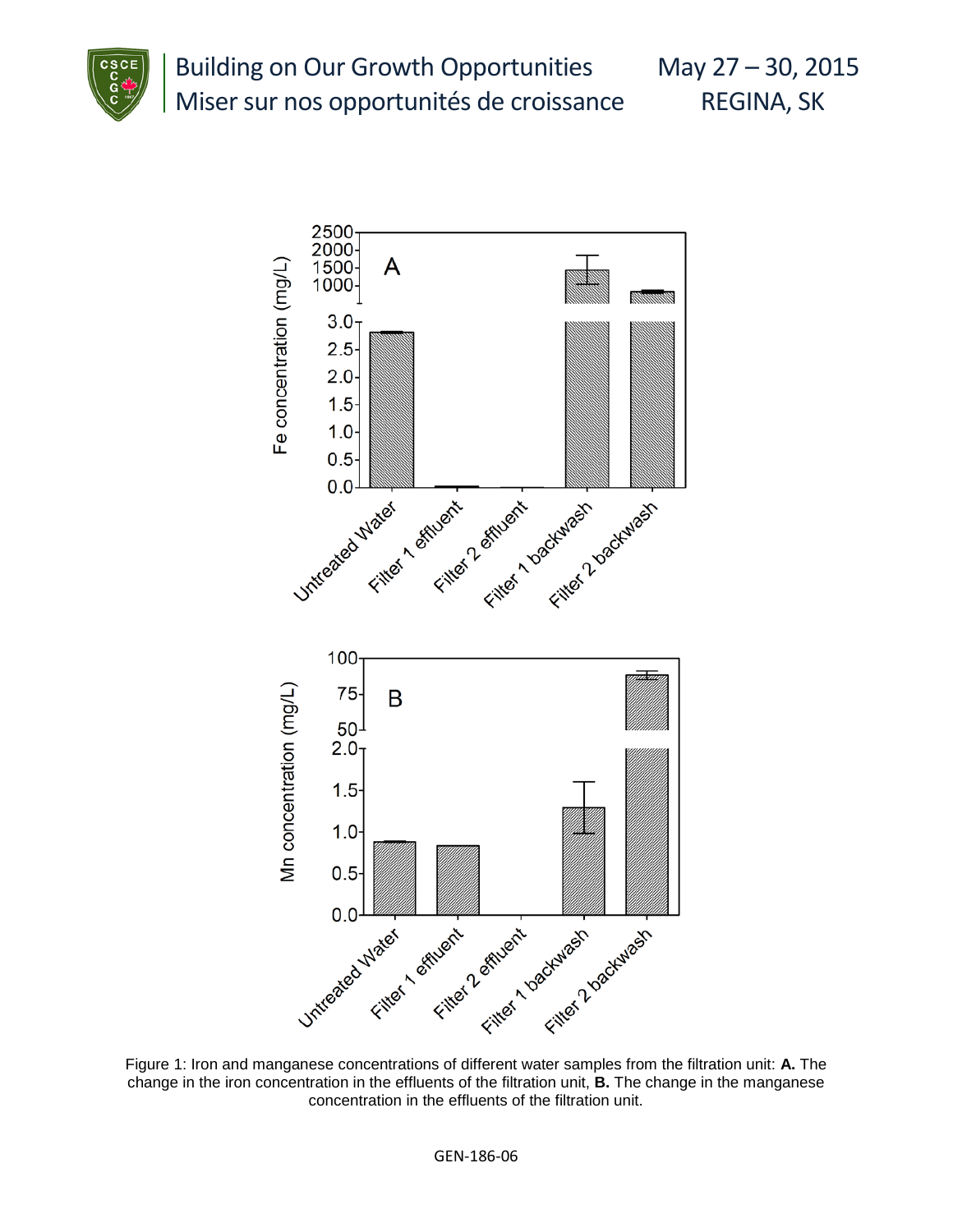

#### Table 3: Statistical significance (one way ANOVA) and comparison of removal of iron and manganese from the biofiltration unit

|                                                   | Iron                      |                            | Manganese                 |                            |
|---------------------------------------------------|---------------------------|----------------------------|---------------------------|----------------------------|
| Dunnett's multiple comparison test<br>(Manganese) | Mean difference<br>(mg/L) | Significance<br>(p < 0.05) | Mean difference<br>(mg/L) | Significance<br>(p < 0.05) |
| Untreated water vs. Filter 1 effluent             | 2.79                      | Yes                        | 0.0433                    | Yes                        |
| Untreated water vs. Filter 2 effluent             | 2.81                      | Yes                        | 0.882                     | Yes                        |

#### **5.2 SEM/EDS analyses**

Figure 2 shows the elemental composition of plastic media (control) and that carbon is the main element present. Figure 2B also shows the elemental composition of coated plastic media from Filter 2 and that it contains significant quantities of elements like carbon, oxygen, phosphorus, iron and manganese. From Figure 2A and 2B, it can be observed that the coating on the plastic filter media is dominated by iron compounds. Based on the ORP and pH conditions in the system, we expect that the manganese and iron are present primarily in the form of oxides. In the biofilm on the plastic media in Filter 2, manganese is present in smaller quantities compared to iron. It is indicated that aqueous manganese (II) was removed from the groundwater in the filter media and immobilized on the filter media.



Figure 2: Elemental composition of **A.** Fresh plastic filter media indicating the presence of carbon as major element and **B.** Coated plastic filter media from Filter 2 indicating the presence of iron and manganese along with other elements through X-ray detector (Energy Dispersive Spectrometer).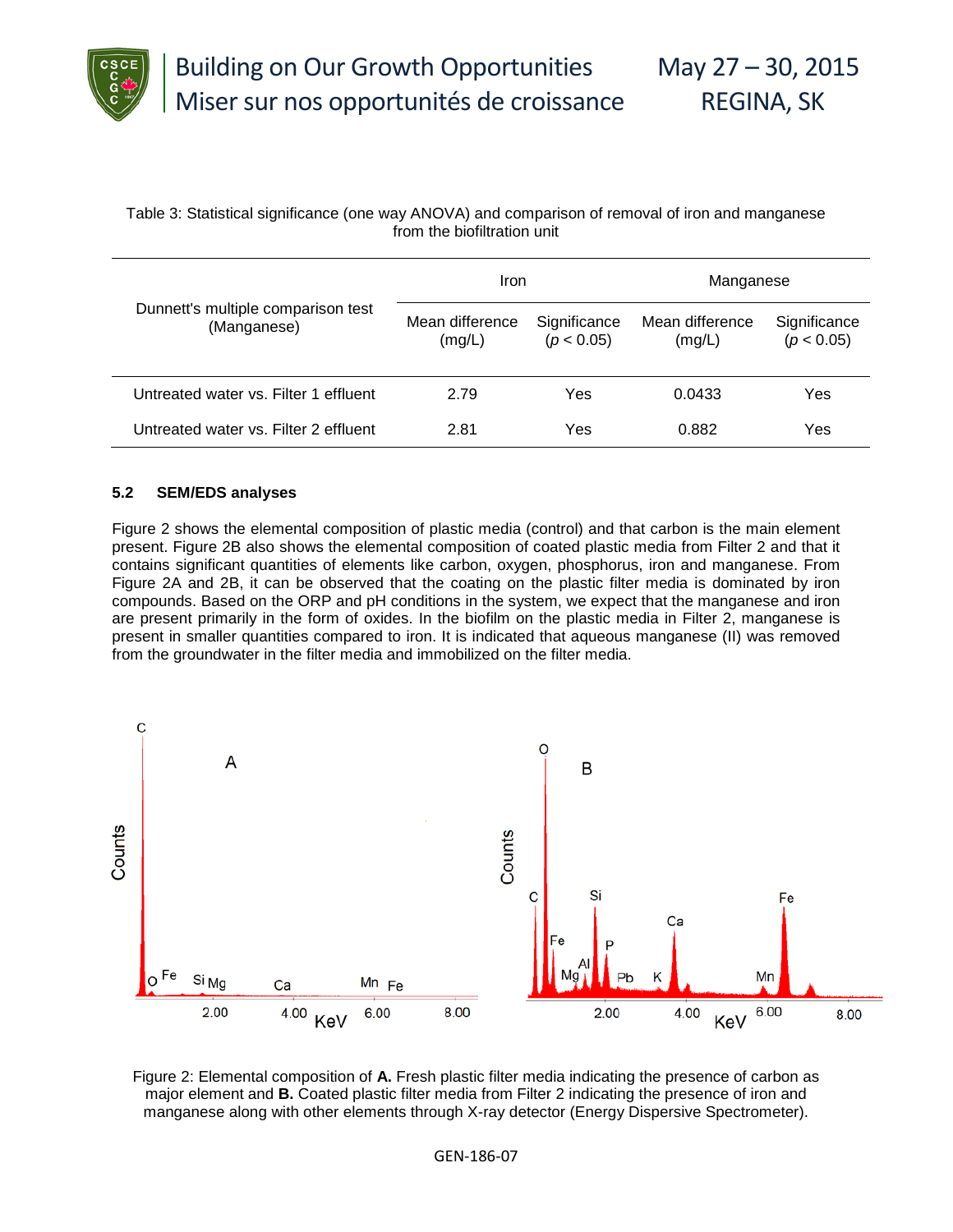

#### **5.3 Culture-dependent microbial assessment**

The presence of manganese-oxidizing bacterial populations in the filtration unit was confirmed by enriching bacterial consortia in optimized culture media. The microbial populations produced brown precipitates, which accumulated on the sides of the flasks as shown in Figure 3A. The brown precipitates were then qualitatively confirmed to contain Mn using the leucoberbelin blue assay, which produces a color change from brown to dark blue color in the presence of Mn (III) or Mn (IV). Brown-coloured bacterial isolates were obtained on the optimized agar plates using enriched consortia as the inoculum, as shown in Figure 3B and 3C. These colonies were confirmed as manganese-oxidizers through the color change to blue upon addition of the leucoberbelin blue reagent. The culture-dependent analyses confirmed the presence of manganeseoxidizing bacterial populations in the biofiltration unit.



Figure 3: **A**. The culture-dependent microbial assessment of manganese-oxidizing bacteria in optimized nutrient media; the yellow arrow points to the brown layer formed on the walls of the flask, which was qualitatively confirmed to be composed of manganese oxides using the leucoberbelin blue test. **B.** The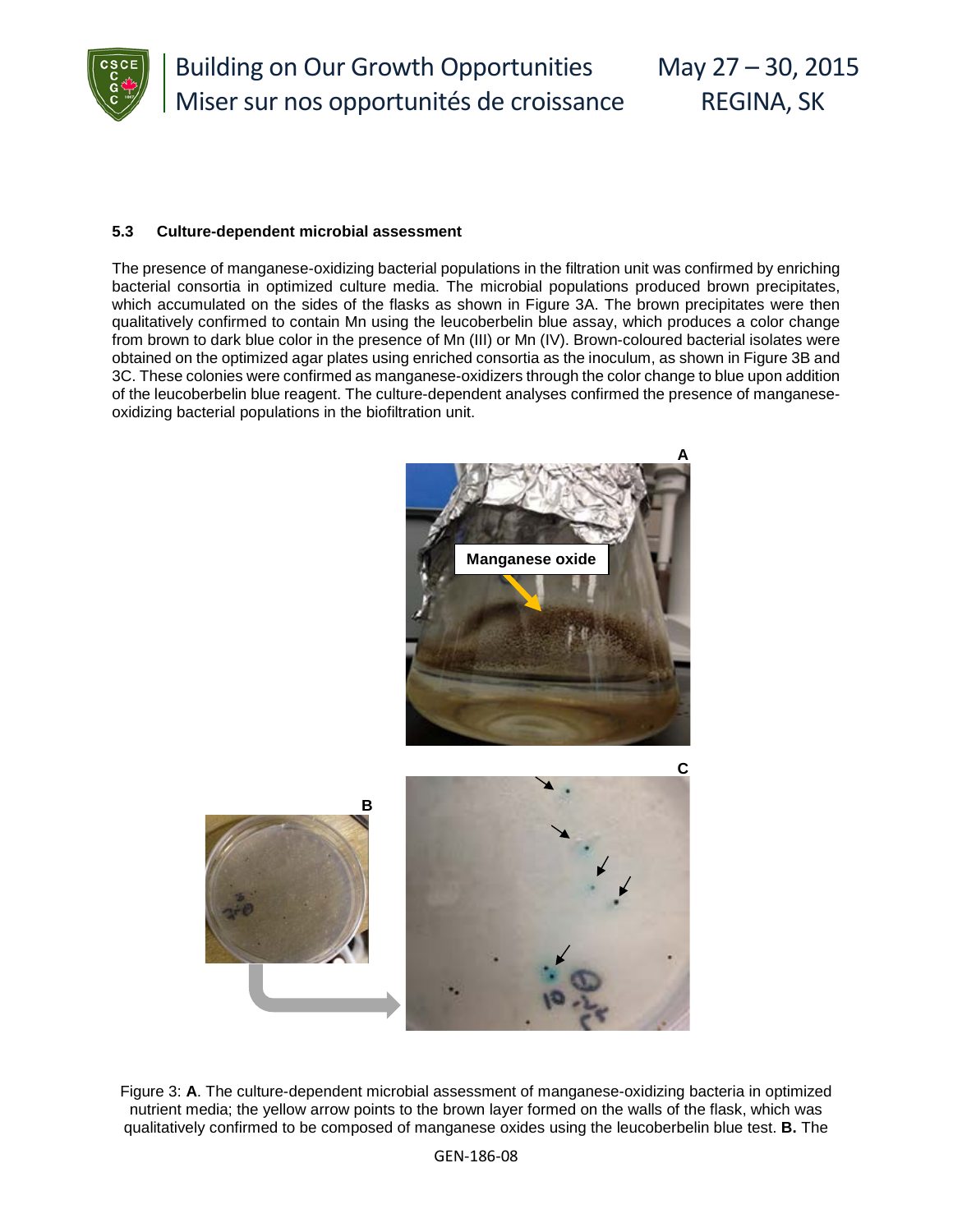

brown colonies represent manganese-oxidizing bacteria with manganese oxides**, C.** The leucoberbelin blue test showing the color change of brown colonies upon assay addition.

#### **5.4 Manganese adsorption**

The anthracite-manganese adsorption studies showed that there is a gradual increase in the adsorption of Mn (II) on anthracite between 0 and 8 hours, with a maximum adsorption of 0.2 mg/L in the solid phase in the fresh (untreated) anthracite set (Figure 4). The same trend is observed in UV-treated and autoclaved anthracite, as shown in Figure 4. The untreated anthracite had a greater adsorption rate compared to UVtreated and autoclaved anthracite. The adsorption experiments provided insight into the potential advantages of using anthracite as an adsorptive material for aqueous Mn (II), which would likely accelerate the removal of soluble manganese in the biofiltration unit.



Figure 4: Mn (II) concentrations in solid phase (adsorbed to anthracite) over time for UV-treated, autoclaved and untreated anthracite at 22 °C.

#### **6 CONCLUSION**

The biofiltration unit design for the removal of iron and manganese from contaminated groundwater at the Langham water treatment plant was successful. We observed that the type of filter media and the growth of the manganese-oxidizing bacteria are rate-limiting factors and key design considerations that influence the rate and extent of manganese removal from groundwater at low in-situ temperatures in the pilot-scale biofiltration unit. The knowledge about geochemical and microbial growth conditions obtained from the pilotscale feasibility study will be used to conduct further, more detailed kinetic and microbial community studies related to manganese oxidation at the low site temperatures.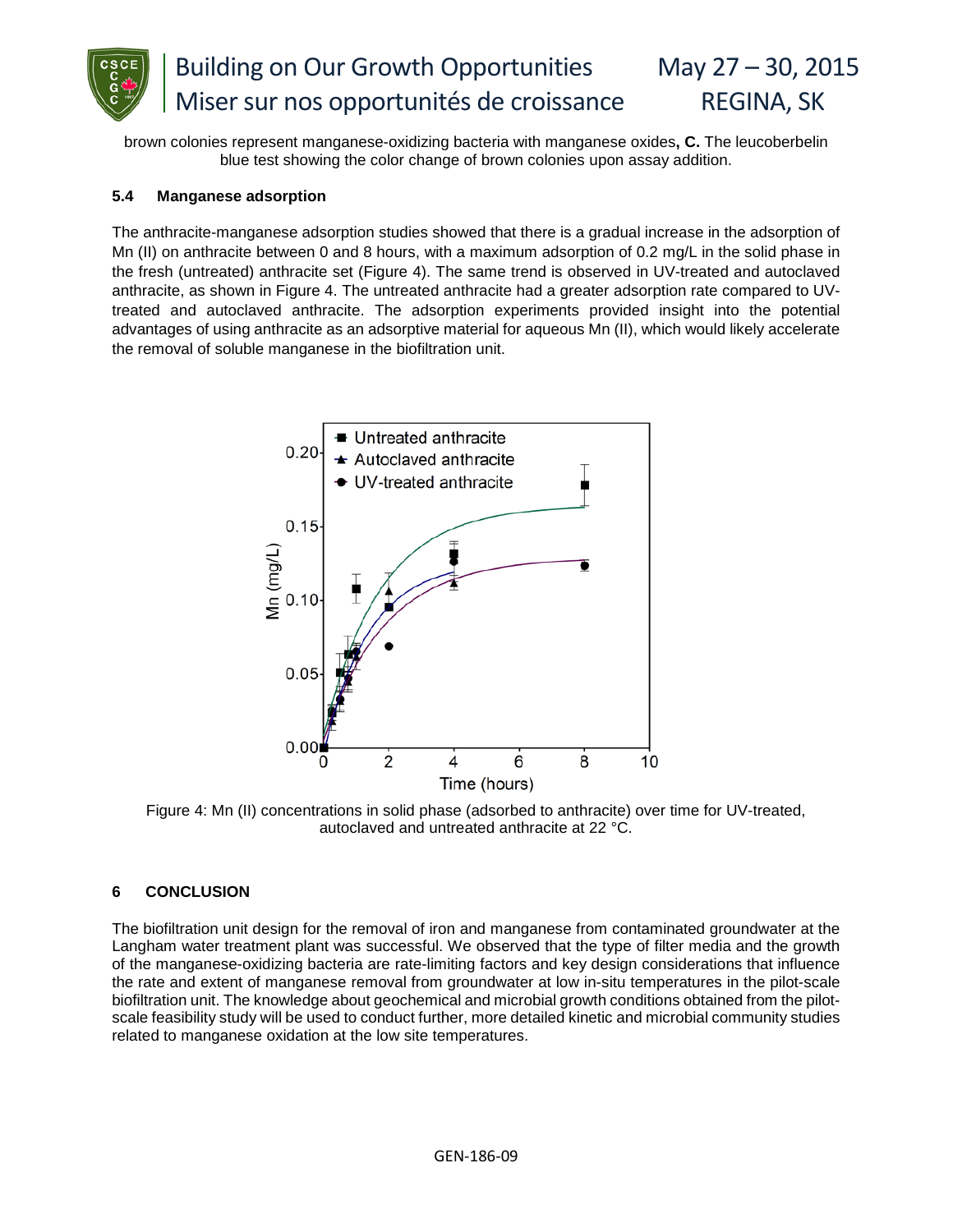

# **7 ACKNOWLEDGEMENT**

We would like to acknowledge the generous technical and financial support provided by Delco Water Inc. and the National Sciences and Engineering Research Council of Canada (NSERC). We also thank the Canadian Light Source for supporting this research by granting us access to their facilities.

#### **8 REFERENCES**

Bean, E.L. 1974. Potable Water-Quality Goals. *Journal AWWA,* American Water Works Association, 66: 221-230.

Beukes, L.S. and Schmidt, S. 2012. Isolation and Characterization of a Manganese-Oxidizing Bacterium from a Biofiltration System for the Treatment of Borehole Water in KwaZulu-Natal (South Africa). *Engineering in Life Sciences,* 12(5): 544–552.

Boogerd, F.C. and de Vrind, J.P. 1987. Manganese Oxidation by *Leptothrix discophora. Journal of Bacteriology*, 169(2): 489–494.

Burger, M.S., Mercer, S.S., Shupe, G.D. and Gagnon, G.A. 2008. Manganese Removal During Bench-Scale Biofiltration. *Water Research*, 42(19): 4733–4742.

- De Vrind, J.P., de Vrind-de Jong, E.W., de Voogt, J.W., Westbroek, P., Boogerd, F.C. and Rosson, R.A. 1986. Manganese Oxidation by Spores and Spore Coats of a Marine *Bacillus* Species. *Applied and Environmental Microbiology*, 52(5): 1096–1100.
- Dick, G.J., Torpey, J.W., Beveridge, T.J. and Tebo, B.M. 2008. Direct Identification of a Bacterial Manganese (II) Oxidase, the Multicopper Oxidase *MnxG*, from Spores of Several Different Marine *Bacillus* Species. *Applied and Environmental Microbiology*, 74(5): 1527–1534.
- Edwards, K.J., Bach, W. and Rogers, D.R. 2003. Geomicrobiology of the Ocean Crust: a Role for Chemoautotrophic Fe-Bacteria. *The Biological Bulletin*, 204(2): 180–185.
- Gouzinis, A., Kosmidis, N., Vayenas, D. and Lyberatos, G. 1998. Removal of Mn and Simultaneous Removal of NH3, Fe and Mn from Potable Water using a Trickling Filter. *Water Research*, 32(8): 2442– 2450.
- Griffin, A.E. 1960. Significance and Removal of Manganese in Water Supplies. *Journal AWWA,* American Water Works Association, 52: 1326-1334.
- Health Canada.1979. *Manganese*, Technical document Chemical/Physical Parameters. http://www.hcsc.gc.ca/ewh-semt/pubs/water-eau/manganese/index-eng.php

Katsoyiannis, I.A. and Zouboulis, A.I. 2004. Biological Treatment of Mn (II) and Fe (II) Containing Groundwater: Kinetic Considerations and Product Characterization. *Water Research*, 38(7): 1922–1932.

- Kohl, P.M. and Medlar, S.J. 2006. *Occurrence of Manganese in Drinking Water and Manganese Control*. AWWA Research Foundation, American Water Works Association, IWA Publishing, Denver, CO, USA.
- Kondakis, X.G., Makris, N., Leotsinidis, M., Prinou, M. and Papapetropoulos, T. 1989. Possible Health Effects of High Manganese Concentration in Drinking Water. *Archives of Environmental Health An International Journal,* 44(3): 175–178.
- Mouchet, P. 1992. From Conventional to Biological Removal of Iron and Manganese in France. *Journal AWWA,* American Water Works Association*,* 84: 158–167.

Nealson, K.H. 2006. The Manganese-Oxidizing Bacteria. *The Prokaryotes*, 5: 222–231.

- Pacini, V.A., María Ingallinella, A. and Sanguinetti, G. 2005. Removal of Iron and Manganese Using Biological Roughing Up Flow Filtration Technology. *Water Research*, 39(18): 4463–75.
- Qin, S., Ma, F., Huang, P. and Yang, J. 2009. Fe (II) and Mn (II) Removal from Drilled Well Water: A Case Study from a Biological Treatment Unit in Harbin. *Desalination*, 245(1-3): 183–193.
- Sly, L.I., Hodgkinson, M.C. and Arunpairojana, V. 1989. The Importance of High Aesthetic Quality Potable Water in Tourist and Recreational Areas. *Water Science and Technology*, 21(2):183-187.
- Snyder, M. 2013. *Biological Control of Manganese in Water Supplies in the Presence of Humic Acids*, Ph.D. Theses, Department of Civil Engineering, University of Kentucky, Lexington, KY, United States
- Statistics Canada, .1996. *Quarterly Estimates of the Population of Canada, the Provinces and the Territories*, 11-3, Catalogue no. 91-001, Environment Accounts and Statistics Division, Ottawa, Canada.
	- GEN-186-010